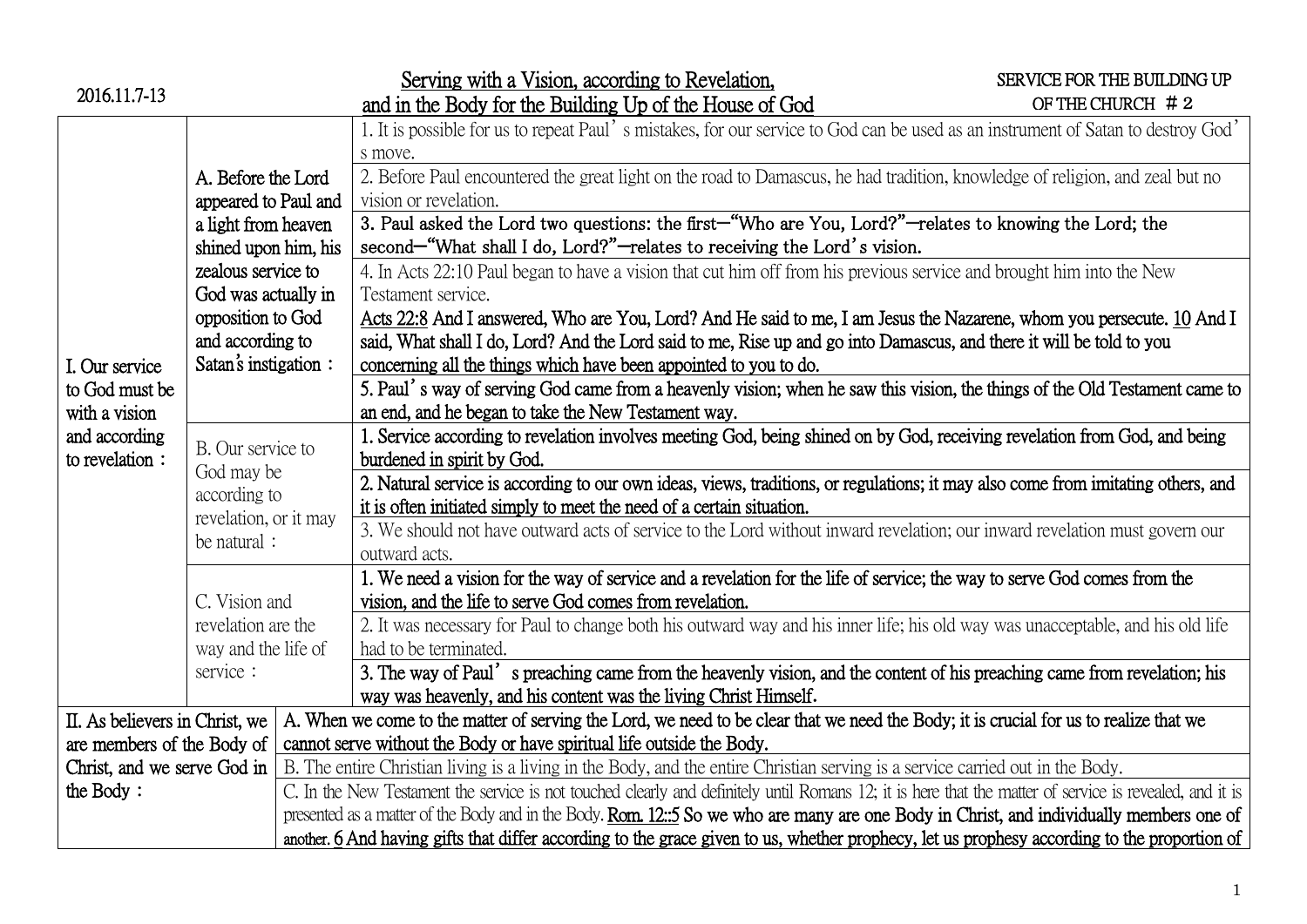| II. As believers in Christ, we                         |                                                                                                                     | faith; 7 Or service, let us be faithful in that service; $\cdots$ 10 Love one another warmly in brotherly love; take the lead in showing honor<br>one to another. 11 Do not be slothful in zeal, but be burning in spirit, serving the Lord. |                                                                                                                                                                                 |                                                                                                             |                                                   |  |  |
|--------------------------------------------------------|---------------------------------------------------------------------------------------------------------------------|----------------------------------------------------------------------------------------------------------------------------------------------------------------------------------------------------------------------------------------------|---------------------------------------------------------------------------------------------------------------------------------------------------------------------------------|-------------------------------------------------------------------------------------------------------------|---------------------------------------------------|--|--|
|                                                        |                                                                                                                     | D. With respect to serving in the church, the emphasis is on the setting for service, but with respect to serving in the Body, the emphasis                                                                                                  |                                                                                                                                                                                 |                                                                                                             |                                                   |  |  |
|                                                        |                                                                                                                     | is on the coordination in service.                                                                                                                                                                                                           |                                                                                                                                                                                 |                                                                                                             |                                                   |  |  |
| are members of the Body of $\vert$ E. According to the |                                                                                                                     |                                                                                                                                                                                                                                              |                                                                                                                                                                                 | 1. To know the Body of Christ is to realize that we are only members and that we cannot do anything without |                                                   |  |  |
| Christ, and we serve God in                            |                                                                                                                     | New Testament, the                                                                                                                                                                                                                           |                                                                                                                                                                                 | others.                                                                                                     |                                                   |  |  |
| the Body:                                              |                                                                                                                     | believers are members                                                                                                                                                                                                                        |                                                                                                                                                                                 | 2. A Christian is not a complete entity; he is merely a member of the Body, a part.                         |                                                   |  |  |
|                                                        |                                                                                                                     | one of another and are                                                                                                                                                                                                                       |                                                                                                                                                                                 | 3. When we serve the Lord, we should serve in the position of a member, in coordination with others         |                                                   |  |  |
|                                                        |                                                                                                                     | coordinated in one                                                                                                                                                                                                                           |                                                                                                                                                                                 |                                                                                                             |                                                   |  |  |
|                                                        |                                                                                                                     | Body:                                                                                                                                                                                                                                        |                                                                                                                                                                                 |                                                                                                             |                                                   |  |  |
|                                                        |                                                                                                                     |                                                                                                                                                                                                                                              | F. If we have seen the Body, we will no longer be divisive, we will not be individualistic or independent, and we will be willing to be                                         |                                                                                                             |                                                   |  |  |
|                                                        |                                                                                                                     |                                                                                                                                                                                                                                              | blended, without any complaining, murmuring, or criticism but with love, forgiveness, sympathy, forbearance, and long-suffering; it is                                          |                                                                                                             |                                                   |  |  |
|                                                        |                                                                                                                     | with such a Body life that there is a real impact in our service.                                                                                                                                                                            |                                                                                                                                                                                 |                                                                                                             |                                                   |  |  |
|                                                        |                                                                                                                     |                                                                                                                                                                                                                                              | 1. Leading people to be saved and leading believers to grow in life are merely procedures; God's ultimate goal is the building                                                  |                                                                                                             |                                                   |  |  |
|                                                        | A. God wants saved<br>and edified believers<br>be coordinated<br>to<br>and built together as<br>His dwelling place: |                                                                                                                                                                                                                                              | up of His house.                                                                                                                                                                |                                                                                                             |                                                   |  |  |
|                                                        |                                                                                                                     |                                                                                                                                                                                                                                              | 2. God's built-up house reveals and expresses God, gives Him the glory He deserves, and accomplishes His will so that He                                                        |                                                                                                             |                                                   |  |  |
|                                                        |                                                                                                                     |                                                                                                                                                                                                                                              | can have rest                                                                                                                                                                   |                                                                                                             |                                                   |  |  |
|                                                        |                                                                                                                     |                                                                                                                                                                                                                                              | 3. God wants the gospel to be preached fervently, and He also wants the believers to pursue spirituality so that His house, the<br>church, the Body of Christ, may be built up. |                                                                                                             |                                                   |  |  |
|                                                        |                                                                                                                     |                                                                                                                                                                                                                                              | 1. When the Lord Jesus was on earth, the center of His work was to build a house for God; hence, He was devoured by the                                                         |                                                                                                             |                                                   |  |  |
| III. Our service                                       |                                                                                                                     |                                                                                                                                                                                                                                              | zeal of God's house                                                                                                                                                             |                                                                                                             |                                                   |  |  |
| is for the                                             |                                                                                                                     |                                                                                                                                                                                                                                              | 2. The apostles labored for the building up of the house of God.                                                                                                                |                                                                                                             |                                                   |  |  |
| building up of<br>the house of                         | B. We need to care                                                                                                  |                                                                                                                                                                                                                                              | 3. Most believers                                                                                                                                                               | a. Concerning both the material realm and the spiritual realm, human beings are selfish and always          |                                                   |  |  |
| God:                                                   |                                                                                                                     |                                                                                                                                                                                                                                              | take care of their                                                                                                                                                              | want to gain something for themselves instead of considering what God desires                               |                                                   |  |  |
|                                                        | for the building up                                                                                                 |                                                                                                                                                                                                                                              | personal needs and                                                                                                                                                              | If we want to be Christians who match God's                                                                 | (1) God desires that we come out of ourselves     |  |  |
|                                                        | of God's house:                                                                                                     |                                                                                                                                                                                                                                              | consider                                                                                                                                                                        | desire and meet His need in this age, we cannot be                                                          | and be delivered from our selfishness in order to |  |  |
|                                                        |                                                                                                                     |                                                                                                                                                                                                                                              | themselves to be                                                                                                                                                                | trapped in ourselves; we must come out of                                                                   | care for the building up of His house             |  |  |
|                                                        |                                                                                                                     |                                                                                                                                                                                                                                              | the center and the                                                                                                                                                              | ourselves to care for God's need:                                                                           | Instead of focusing on ourselves, we must<br>(2)  |  |  |
|                                                        |                                                                                                                     |                                                                                                                                                                                                                                              | starting point:                                                                                                                                                                 |                                                                                                             | care for the house of God.                        |  |  |
|                                                        |                                                                                                                     |                                                                                                                                                                                                                                              | 4. We must not focus on anything other than the work of God to build His house                                                                                                  |                                                                                                             |                                                   |  |  |
|                                                        |                                                                                                                     |                                                                                                                                                                                                                                              | 5. We serve God with a vision, according to revelation, and in the Body for the building up of the church as the house of God                                                   |                                                                                                             |                                                   |  |  |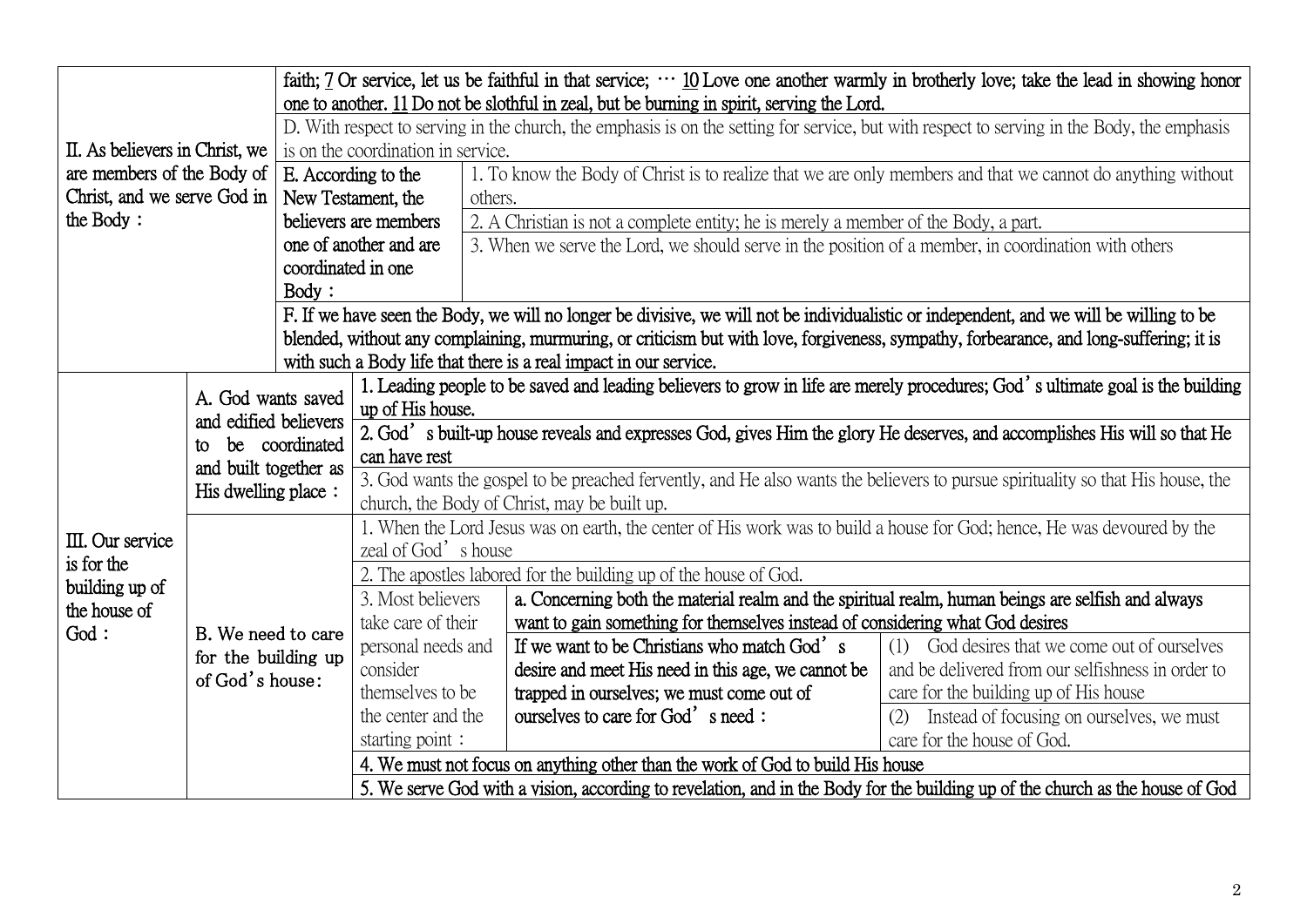## Experience: Business life model

① Our service to God can be divided into service that is according to revelation or service that is natural. Service according to revelation involves meeting God, being shined upon by God, receiving revelation from God, and being burdened in spirit by God. This kind of service is not initiated by us but by God; it is not out of ourselves but out of God. We must meet God and contact God in order to have service that comes from God as the source. Natural service is different. Natural service is according to our own ideas, views traditions, or regulations. It is also comes from copying or initiating others, and it is often initiated to simply meet the need of a certain situation. Such service comes out of ourselves or out of others but not out of God. This kind of service does not require us to meet God or contact God; it is service that we can do apart from God. The only service that is of value is service that is done according to revelation.

An excellent business Person does not persist on sticking to the past experiences and ideas, but has the flexibility to respond to various changes with an open mind. The modern era is the era of change, the business environment changes rapidly in many ways. Therefore, it is impossible to respond to current needs if you rely only on past experiences.

You have various experiences in business life, they are all for the building of the church. In addition, the various types of services for building the church are ways to perfect you, which will enable you to have testimony and become an excellent performer in your business life. In the church services, an excellent service is to put down your own ideas and experiences, open to the Lord, enjoy the Lord, and serve together with the Lord. Such practice will make you flexible and help you to become a better person in business.

As God's serving ones, we often see only the first two matters. We know the importance of preaching the gospel and of pursuing spirituality, but we do not know the importance of building up the house of God. This may be likened to collecting materials and preparing them without building a house. We often appreciate persons who preach the gospel and pursue spirituality, thinking that this is quite precious, but we do not see the ultimate goal. We do not see that God's desire is to have a house. This is His purpose. God wants saved and edified believers to be coordinated and built together as His dwelling place.

You need to see what Paul saw, you need to see that building the body of Christ is the eternal goal of God's economy. The building of the body of Christ is the goal of God's work, the preaching of gospel, the living of a consecrated life, the offering of

yourself to the Lord, all of these are to be for this goal. Every activity of your Christian life and church life, no matter how excellent they can be, if they are not tied in well with the building of the body of Christ, all will be worthless in the eyes of God. In addition, all your activities should be directed, adjusted, strengthened, lifted up by the vision of building of the body of Christ.

Such a practice will be a great help to your business life. There are different types of business affairs in your work, but there is only one goal. At the time of executing your work, the direction cannot be set if you are without a goal. In addition, each business affair has its own direction, when none can be organized, there is no mutual synergy can be expected. Excellent Business Person will have his eyes on the goal clearly, and involve others to perform together in various operations; collectively they are people who can reach their goals efficiently. People that can serve with the goal of building in church life will always be excellent in business as well.

③ Most believers take care of their personal needs and consider themselves to be the center and the starting point. They happily receive messages concerning God's comforting, visitation, deliverance, peace, and prosperity. They also respond to messages concerning how to overcome, be spiritual, be sanctified, be well pleasing of God, or grow in life. However, not many respond to or are interested in a message concerning God's need for a house or for men to be built up as His resting place. This is because human beings always care for their personal needs. Concerning both the material realm and the spiritual realm, human beings are selfish and always want to gain something for themselves instead of considering what God desires. … God desires that we come out of ourselves and our selfishness in order to care for the building up of His house. Those spiritually experienced know that God will care for us if we are willing to take care of others for His building.

You need to understand that God's salvation is not for your interests. God did not let Christ crucified on the cross and saved you from eternal hell only because you are pitiful. God's salvation has a clear goal; the goal is much higher and wonderful than just being saved from the eternal hell. You should not abide in your personal interests, happiness, and prosperity. God desires the body of Christ to be built with His economy as the goal, so that He can be expressed in a large way. You have your share in this wonderful building of God. Employees who do not know the goals of the company are the third-rate employees, they are not valuable to the boss. Similarly, it will not be of any use in the eyes of God, if the individualistic Christian is to only pursue his own.